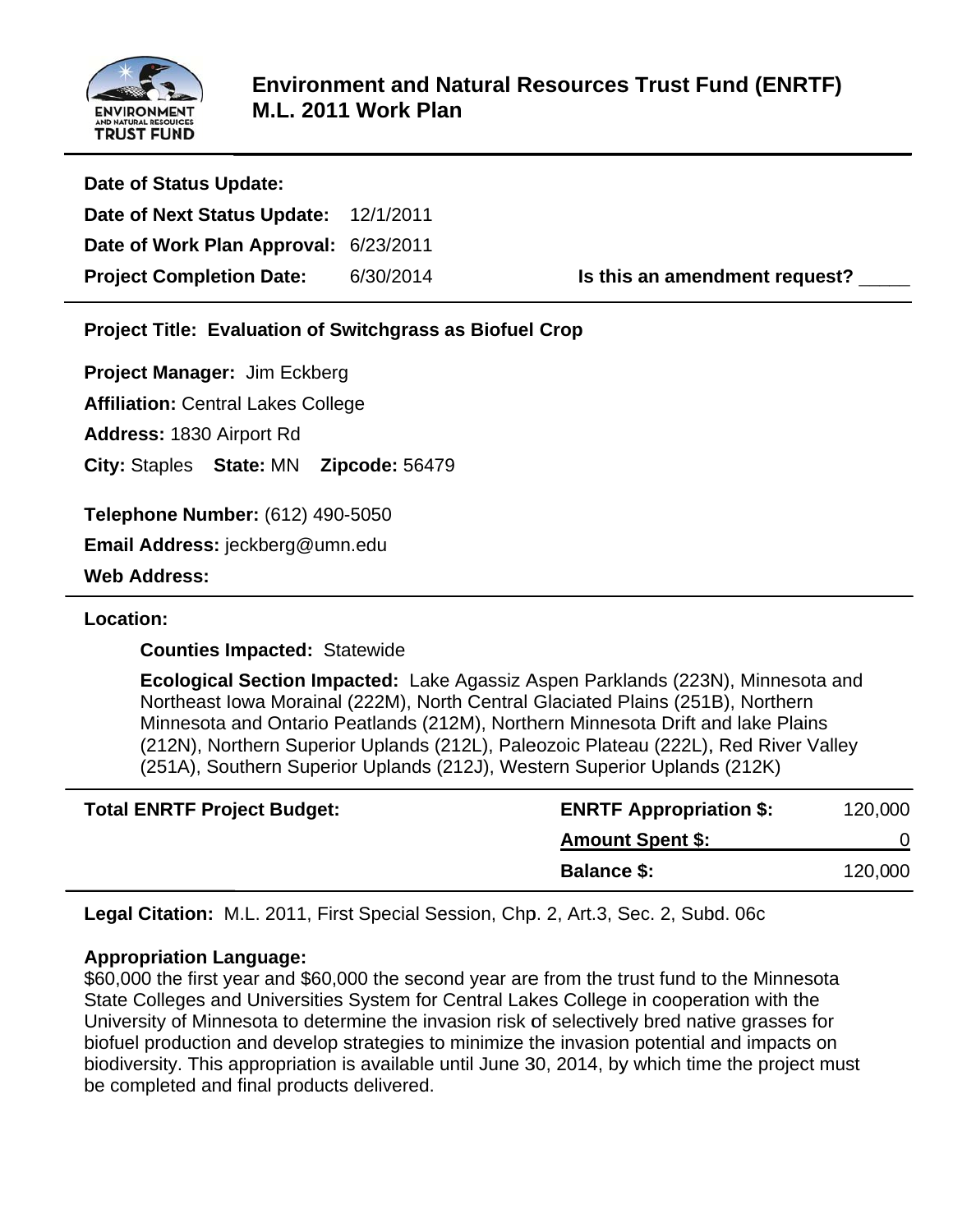# **I. PROJECT TITLE:** Evaluation of Switchgrass as Biofuel Crop

# **II. PROJECT SUMMARY:**

Native switchgrass has been selected and bred to establish dense, productive biofuel stands. This major advance in biofuel sustainability also poses a significant risk to native biodiversity; selectively bred switchgrass shares many characteristics that typify our most invasive species. Little is known about the invasion risk posed by selective breeding and hybridization of native grasses. Invasion risk assessment is urgently needed before high-yielding switchgrass cultivars are planted extensively for biofuel production in Minnesota. This information will support next generation biofuel by identifying specific switchgrass cultivars and management strategies to minimize invasion risk. We will integrate three focus areas:

- **Invasion Risk—** Little is known about the potential for improved switchgrass varieties to invade prairie and impact local biodiversity. We will evaluate invasion risk by comparing competitiveness of improved switchgrass cultivars versus a study control, local genotypes of switchgrass.
- **Risk Management—** We will develop recommendations for managing buffers to limit the spread of potentially invasive grass biofuel crops. We will evaluate mowing and buffers for managing switchgrass escapees; recommendations will balance effective control with management cost.
- **Biofuel Sustainability—** Invasion risk and impacts on native biodiversity is often overlooked as a critical consideration for biofuel crop sustainability. We will integrate information on invasion risk and biofuel production to determine the trade-offs associated with more productive but potentially more invasive biofuel crops.

## **III. PROJECT STATUS UPDATES:**

**Project Status as of December 2011**:

**Project Status as of July 2012:**

**Project Status as of December 2012:**

**Project Status as of July 2013:** 

**Project Status as of December 2013:**

**Project Status as of June 2014:**

# **IV. PROJECT ACTIVITIES AND OUTCOMES:**

### **ACTIVITY 1:** Invasive Risk of Selectively Bred Switchgrass

# **Description:**

Little is known about the invasion risk and impacts of switchgrass cultivars on native prairie plant diversity. We will conduct two separate studies to test the effect of switchgrass cultivars on prairie plant diversity in newly seeded prairies (Experiment 1) and established prairies (Experiment 2). Switchgrass cultivars will be compared to six locally native switchgrass populations (study control). This activity will occur in two locations at both the Ag and Energy Center of Central Lakes College in Staples, MN (Experiment 1) and Cedar Creek Ecosystem Science Reserve in East Bethel, MN (Experiment 2).

*Seed:*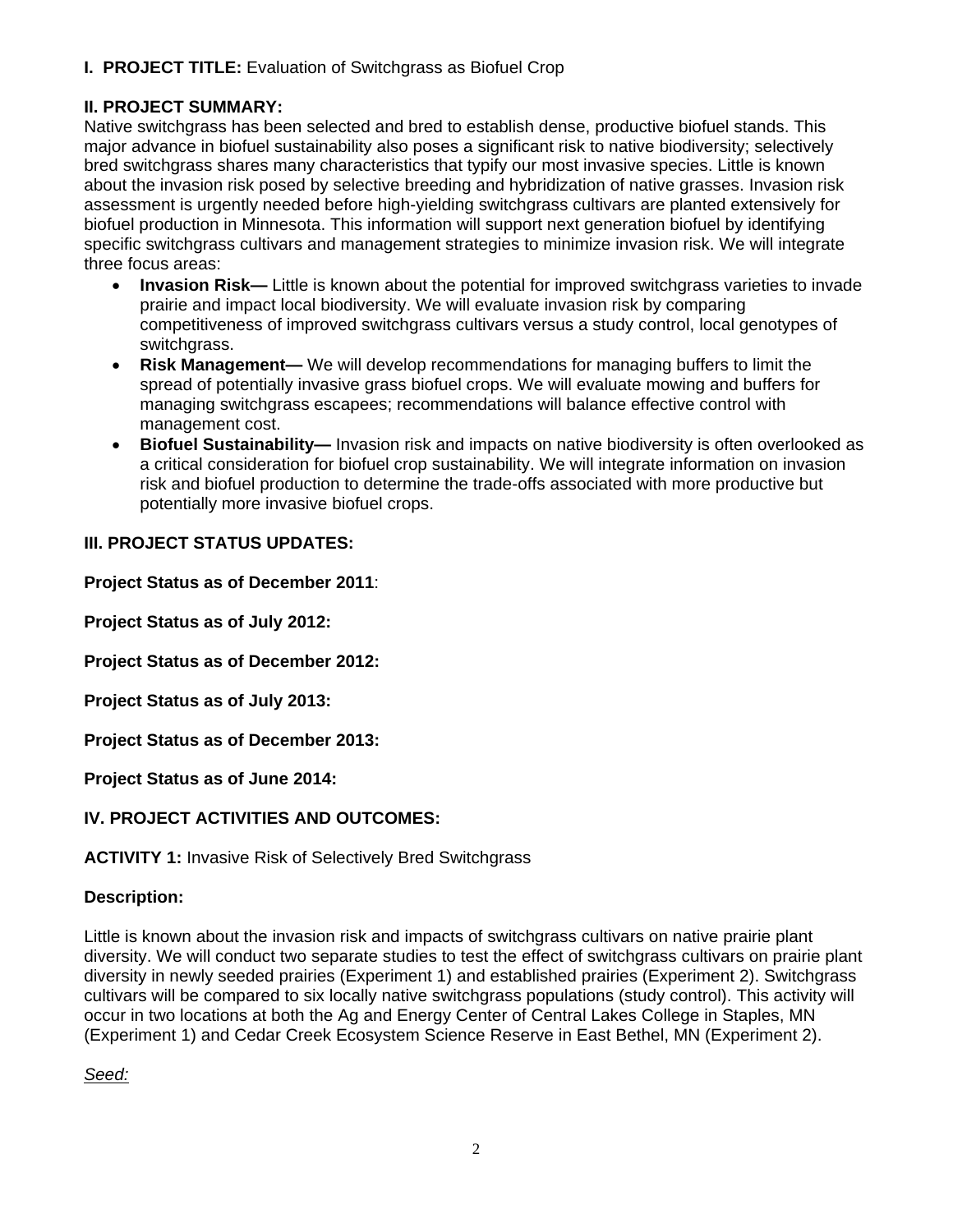In fall of 2011, we will collect switchgrass seed from 6 local native switchgrass populations within 100 miles of the Ag and Energy Center and Cedar Creek. We will minimize the risk of genetic contamination by non-local switchgrass in several ways. First, we will collect from large switchgrass populations that are surrounded by areas with well documented agricultural and planting history. Second, we will confirm that there are no known CRP plantings within 1 km of our collection. Our standards exceed the rigor of current Minnesota Crop Improvement Agency standards for verifying origin-identified (yellow tag) native plant material for use in prairie restorations (MCIA 2010). Further, any potential contamination will likely be small and/or diluted by large local switchgrass populations.

We will focus on three switchgrass cultivars. An evaluation of switchgrass cultivar establishment, underway in 2010 and 2011, will be used to refine the final list of cultivars to focus on a suite that differs in productivity and potential invasiveness. This could lead to recommendations for selecting cultivars that produce high biomass yields while minimizing invasion risks.

Using seed from the same three cultivars and six locally native populations of switchgrass we will conduct experiments on invasion risk and impacts in newly seeded (experiment 1) and established prairie (experiment 2)

In experiment 1, we will use MnDOT seed mixture 350 (includes grasses and forbs) to establish a mixture of prairie species. This mixture is established widely across the state for prairie restorations. Switchgrass seed will be assigned to one of six seed densities (see below). Seed will be cold stratified in the winter prior to seeding in spring 2012.

### *Experiment 1 Design:*

This study will involve a full factorial of the treatments: Cultivar (3 types) versus locally native switchgrass (6 types) (9 total, referred from here on as "switchgrass types") and 6 seed densities (25, 50, 100, 150, 250, and 350 seeds/  $m^2$ ). Four  $m^2$  plots of each switchgrass type and seed density will be established in the spring of 2012. Switchgrass seed will be incorporated with the MnDOT seed mixture 350 and be distributed evenly over each plot. Seed will be raked into the top 1 cm of soil to improve seed-to-soil contact and simulate conventional seed drilling techniques used to restore prairies. As a part of conventional management for newly seeded prairies, we will perform two to three herbicide treatments prior to seeding and we will control annual weed cover using a combination of mowing, hand-weeding and/or clipping during both years of the study (2012-2013).

We will replicate cultivar (3 types) vs. non-cultivar (6 types) plots at a 2:1 ratio. This will allow for more power to detect differences between specific cultivars whereas non-cultivars are considered random samples of a larger pool; therefore, we increase the number of native switchgrass populations versus replication within each population. The experimental design will be repeated in two sites (72 plots/ site; 144 plots total) at the Ag and Energy Center.

### *Measurements:*

In the first year of establishment (2012), we will harvest above-ground plant material in a 0.5 m<sup>2</sup> subplot within each 4  $m^2$  plot to determine the biomass of each species. Biomass will be collected at the end of the growing season and before senescence to allow for identification and sorting of species. In year 2 (2013, post-establishment) we will repeat the same measurements. Our response variables for switchgrass are biomass (percent switchgrass biomass). Our response variables for the entire plant community-plot are species richness and percent composition. We will use these data to calculate diversity indices for each plot.

### *Statistical Analysis:*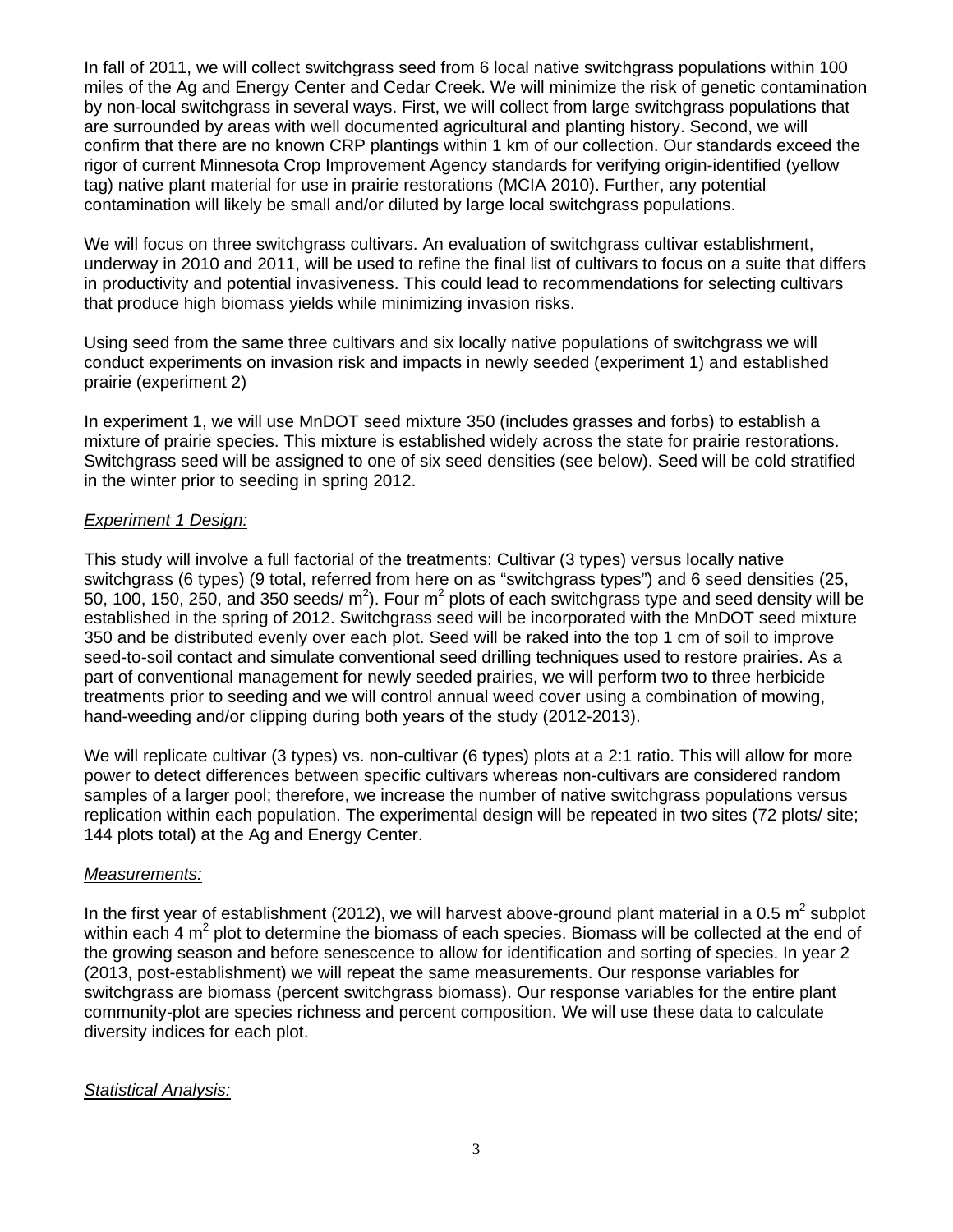This study will be analyzed with a linear mixed effect model. Cultivar versus locally native switchgrass will be treated as fixed effects whereas each locally native switchgrass population (6) will be treated as random effects. Locally native switchgrass populations represent random samples of a larger statistical population (central Minnesota) thereby satisfying the requirements of a random effect. In contrast, each switchgrass cultivar will be treated as a fixed effect because information on selected growth characteristics of each cultivar will allow for specific, testable predictions of invasiveness among cultivars. This analysis will allow us to make specific inferences regarding the invasiveness of each cultivar. Our design includes more experimental units for each cultivar to improve statistical power to detect differences among cultivars. Site will be considered a random effect.

Seed density will be analyzed as a continuous fixed effect. We have chosen a wide range of seed inputs for several reasons. First, because a mixed model compares the slope and intercepts of a line fit to the data, added data along the line is a better use of experimental units as compared to more data at each point along the line. Second, this approach will shed more light on the relationship between arriving seed number and switchgrass dominance. A single seed level experiment could miss critical insight; the impacts of switchgrass cultivars are likely to vary with seed input and density dependence. Using Akaike's information criterion, we will test the fit of competing models that describe the shape of the curves.

#### *Experiment 2 Design:*

As in experiment 1, experiment 2 will involve a full factorial of the treatments (fixed effects): Cultivar versus locally native switchgrass (9 total types) and 6 seed densities (25, 50, 100, 150, 250, and 350 seeds/  $m^2$ ). Four  $m^2$  plots of each switchgrass type and seed density will be established in two established prairies during the spring of 2012. The experimental design will be replicated within two sites (144 plots/ site; 288 plots total) at Cedar Creek. If the study is not conducted at Cedar Creek, we will use a suitable alternative location.

Seeding and plot establishment methods will mimic a seed dispersal event into an established prairie. Therefore, in contrast to experiment 1, we will evenly distribute the seeds over each plot but we will not rake the seeds into the soil. Ideally we will establish the plots in fall 2011. However, seed collection will also occur in September and October of 2011; therefore, an early snowfall may prevent seeding in fall 2011. If seeding is postponed until spring 2012, seeds will be cold stratified during the winter.

This study will be analyzed using the same model structure as in experiment 1, a linear mixed effect model.

#### *Measurements:*

In the first year of establishment (2012), we will harvest above-ground plant material in randomly selected 0.5 m<sup>2</sup> subplots (within each 4 m<sup>2</sup> plots) and determine the biomass of switchgrass and other prairie species. Biomass will be collected at the end of the growing season and before senescence to allow for identification and sorting of species. In year 2 (2013, post-establishment) we will repeat the same measurements in a different randomly selected subplot. Our response variables for the entire plant community-plot are species richness and percent composition. We will use these data to calculate diversity indices for each plot.

### **Summary Budget Information for Activity 1: ENRTF Budget: \$ 95,000**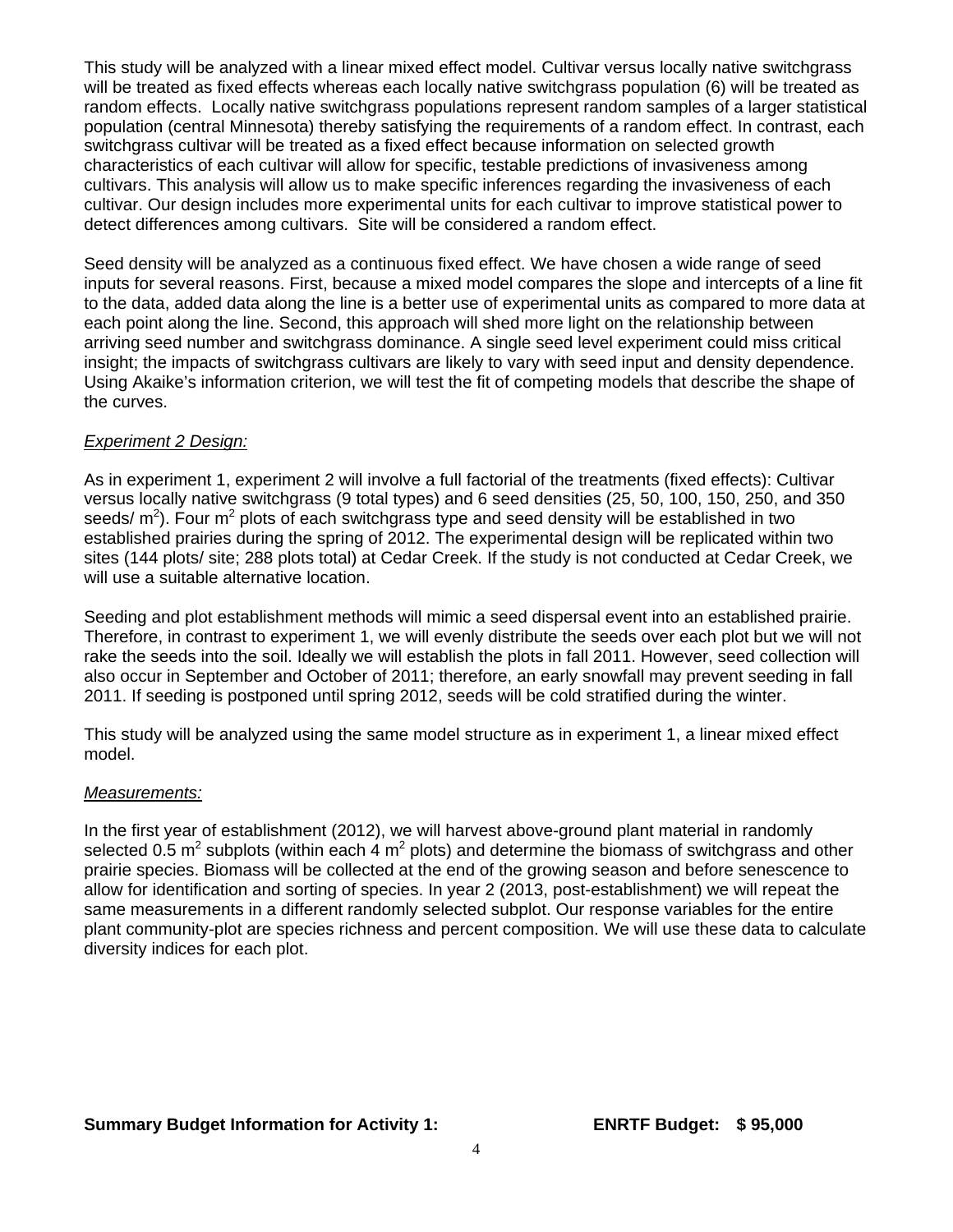### **Amount Spent: \$ 0 Balance: \$ 95,000**

#### **Activity Completion Date:**

| <b>Outcome</b>                                                   | <b>Completion Date</b> | <b>Budget</b>          |
|------------------------------------------------------------------|------------------------|------------------------|
| 1. Collect seed from remnant switchgrass populations             | November 1, 2011       | \$7,000                |
| 2. Establish and maintain experimental plots and treatments      | September 15, 2013     | $\frac{1}{2}$ \$43,000 |
| 3. Collect, process and analyze data (2012-2013 growing seasons) | February 1, 2014       | \$38,000               |
| 4. Submit manuscript(s) to peer-reviewed journals                | June 1, 2014           | \$7,000                |

#### **Activity Status as of December 2011**:

**Activity Status as of July 2012:**

### **Activity Status as of December 2012:**

**Activity Status as of July 2013:** 

**Activity Status as of December 2013:**

**Activity Status as of June 2014:**

**Final Report Summary:**

### **ACTIVITY 2: Invasion Risk Management**

#### **Description:**

We will test two strategies for controlling switchgrass cultivars: mowing and buffer composition. These two studies will occur at the Ag and Energy Center of Central Lakes College in Staples, MN.

#### *Mow Treatments*:

We will test the efficacy of mowing to control switchgrass cultivars. Mow treatments will involve cutting established stands of Forestburg switchgrass to a height of 5-10 cm. Through a Next Gen grant, one acre plots of Forestburg switchgrass were established at the Center in 2009. Within each of these large plots we will establish small (4  $\text{m}^2$ ) mowing treatment plots. Within each switchgrass stand, we will assign the following three treatments: no mow (control), mowed in early summer, mowed in late summer, and mowed in both early and late summer. Mowing times are designed to target specific life history stages: early summer and late summer mowing removes basal and flowering stalks (plus basal leaves), respectively. Consecutive within-season mowing has been shown to reduce switchgrass vigor (Cuomo, Anderson et al. 1998) but the potential for mowing to reduce invasiveness remains less clear. This experiment will be replicated in three switchgrass stands (12 total experimental units). We will perform these treatments in 2012.

#### *Mowing Measurements:*

We will measure height and biomass of switchgrass in the spring of 2013 for 0.5 m<sup>2</sup> subplots within each plot to assess the effects of mowing treatments in 2012 on subsequent regrowth in 2013. A final measurement of switchgrass biomass will be collected after senescence in the fall of 2013. The data will be analyzed with ANOVA.

### *Buffer Treatments:*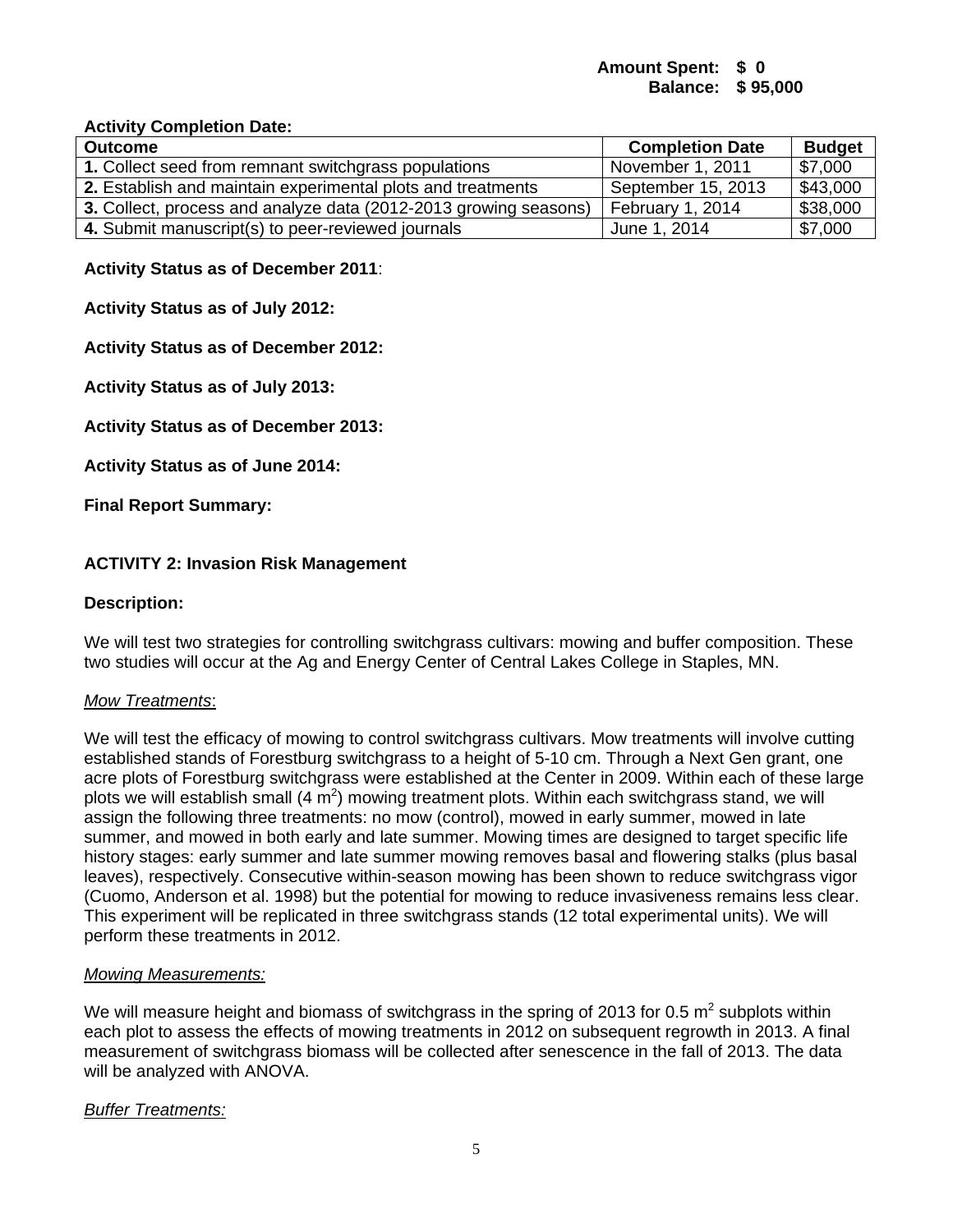We will test the effect of aspen (*Populus tremuloides*) windrows in preventing the spread of switchgrass cultivars. Aspen was selected as the windrow species because it is fast-growing and common in northcentral Minnesota. Our windrow consists of three rows of trees, 6 meter width, and 20 meter height. For this study, the windrow will be located to the east of the plots. Future research will test windrows located to the north, south, and west of plots.

Three switchgrass cultivars will be planted in four m<sup>2</sup> plots (250 seeds/ m<sup>2</sup>) during the spring of 2012 at varying distances from the edge of the aspen windrow (8 meters, 2 meters, windrow edge, and 2 meters into the windrow). We will control weeds in these plot areas prior and after seeding to isolate the direct effect of the windrow on switchgrass growth. By varying planting distances in relation to the windrow we intend to mimic a dispersal event of seeds into the windrow, and test the capacity of windrows to suppress the establishment and spread of switchgrass. The same three cultivars used in activity #1 will be used in this study. Each set of distances will be replicated four times per switchgrass cultivar (3 cultivars  $X$  4 distances  $X$  4 replications = 48 experimental units). This simple design will allow us to evaluate the efficacy of windrow buffers in minimizing switchgrass cultivar spread via seed dispersal.

## *Buffer Measurements:*

In the first year of establishment (2012), we will measure establishment as the biomass of switchgrass harvested in 0.5 m<sup>2</sup> subplots at the end of the growing season. In fall of 2013 we will harvest senesced switchgrass in a different randomly selected subplot. We will evaluate the impacts of the windrow by regular measurements of light penetration across the season and in relation to distance to the windrow. The data will be analyzed with ANOVA.

### **Activity Completion Date:**

| <b>Outcome</b>                                                   | <b>Completion Date</b> | <b>Budget</b>          |
|------------------------------------------------------------------|------------------------|------------------------|
| 1. Establish and maintain experimental plots and treatments      | September 15, 2013     | $\frac{1}{2}$ \$17,500 |
| 2. Collect, process and analyze data (2012-2013 growing seasons) | February 1, 2014       | \$6,900                |
| 3. Submit manuscript to peer-reviewed journal                    | June 1, 2014           | \$600                  |

### **Activity Status as of December 2011**:

**Activity Status as of July 2012:**

### **Activity Status as of December 2012:**

**Activity Status as of July 2013:** 

**Activity Status as of December 2013:**

**Activity Status as of June 2014:**

**Final Report Summary:**

### **V. DISSEMINATION:**

#### **Description:**

Results and recommendations from this study will be disseminated to farmers and conservation, industry, university, and government organizations through the following outlets: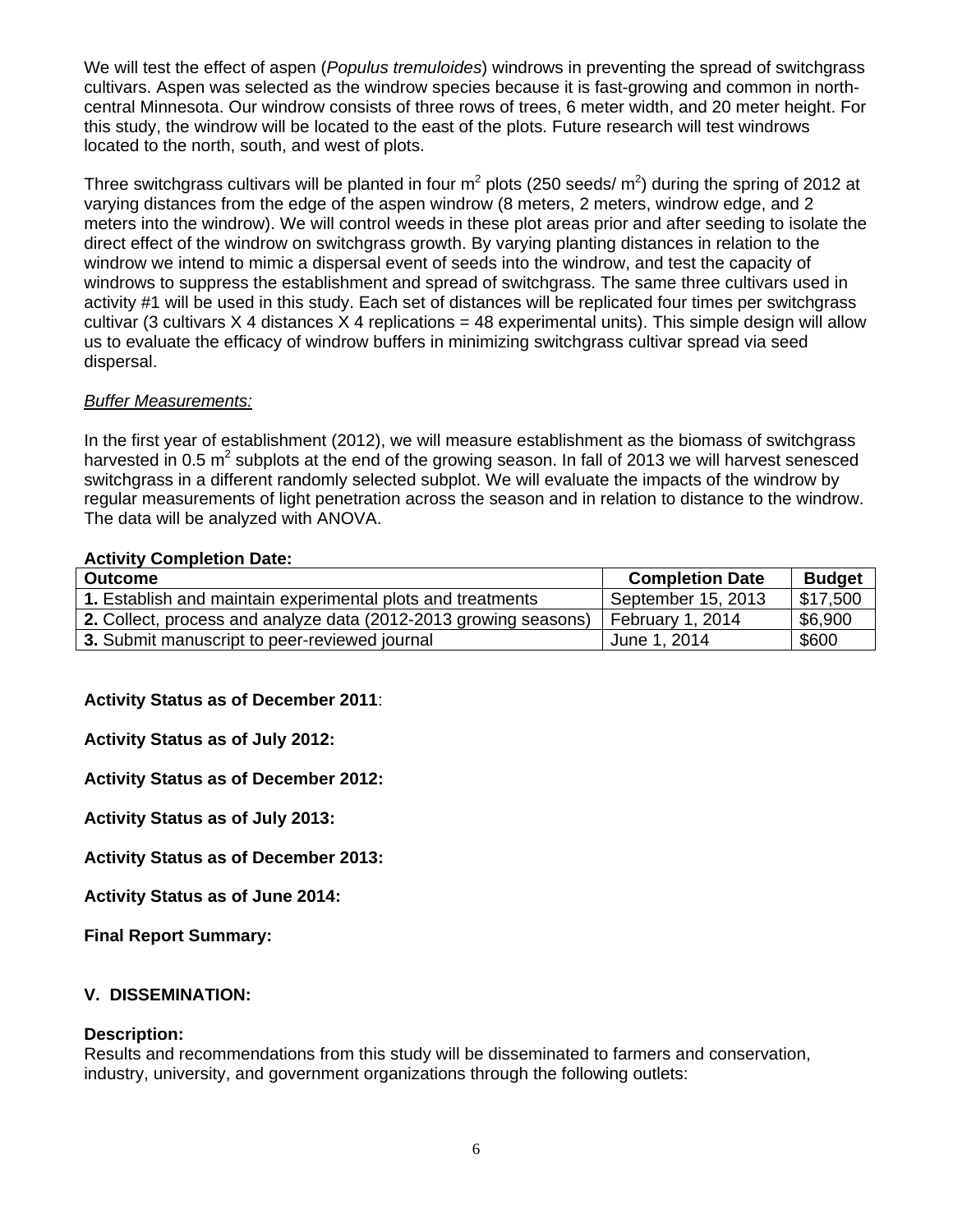- Field demonstration days are conducted annually in August. Tours of the plots will be conducted to discuss our experimental research and implications for biofuel production and natural areas.
- Annual updates of our research will be provided through the Center's website (http://www.clcmn.edu/agcenter/index.html).
- Seminars and presentations will be given for the Minnesota DNR, Ecological Society of America, the University of Minnesota and other potential Universities and/or government agencies.
- Publishable results from this research will be submitted to peer-reviewed journals.

**Status as of July 2012**

**Status as of December 2012**

**Status as of August 2013** 

**Status as of December 2013**

**Final Report Summary:**

### **VI. PROJECT BUDGET SUMMARY:**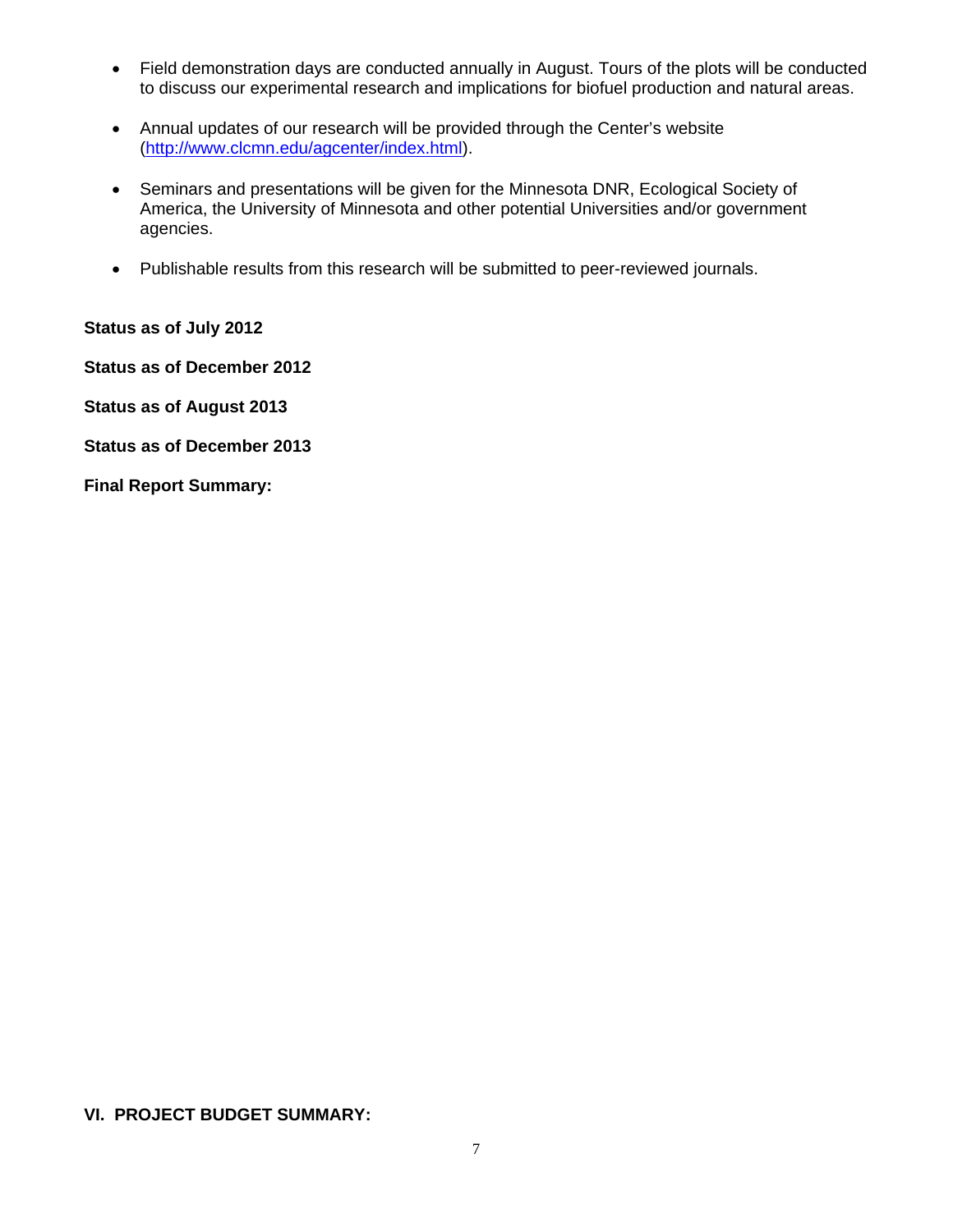#### **Budget Category 1.5 Amount | Explanation**  Explanation Personnel: \$ 96,859 **Robert Schafer** - Supervisor - Agricultural and Energy Center within Central Lakes College. Responsible for managing the budget and expenses for this grant (MNSCU); contribute to experimental plot set-up and management; oversee outreach effort. Annual Salary \$65,156 plus fringe \$16,289 x 0.03 FTE = \$2,443 x 3 years **(total = \$7,330). Ron Nelson** - Farm Manager - Agriculture and Energy Center within Central Lakes College. Contribute to experimental site selection, preparation, and plot management. Annual Salary \$37,547 plus fringe \$9,387 x 0.06 FTE = \$2,816 x 3 years **(total = \$8,448). Undergraduate Interns** - University of Minnesota and Central Lakes College. Establish and maintain plots, collect and process data samples. 4000 total hours @ \$11 / hr **(total = \$44,000). Graduate Student** - University of Minnesota. Coordinate experimental plot establishment, plot maintenance, data collection and processing. Annual Salary \$20,717 plus fringe \$16,838 x 0.3 FTE = \$11,267 x 2 years **(total = \$22,534). Shelby Flint** - Graduate Student - University of Minnesota. Refine experimental protocol; oversee plot establishment, data collection and processing; analyze and interpret data; write and submit manuscripts. Annual Salary \$20,717 plus fringe \$16,838 x 0.32 FTE **(total = \$12,017). Matt Bickel** - Lead Technician - University of Minnesota. Provide GIS expertise to locate remnant switchgrass populations. Annual Salary \$36,122 plus fringe \$14,485 x 0.05 FTE **(total = \$2,530).**  Equipment/Tools/Supplies: \$5,211 **Supplies:** Switchgrass and prairie seed mixture (480 experimental plots) **(total = \$2,500)**. **Supplies to:** establish plots (ie tape meters, rakes, herbicide, etc.), maintain plots (ie scissors, gloves, surveyor flags, metal tags), assist in seed organization (ie. envelopes), and collect and process data (ie. notebooks, meter sticks) **(total = \$1,661)**. **Equipment Use:** Fuel and maintenance expenses for spraying, tractor, and brush cutter equipment used to establish and maintain plots **(total = \$1,050)**. Printing: Trinting for annual agriculture field days and other demonstrations Travel Expenses in MN: \$14,430 Travel from Saint Paul to Staples and Cedar Creek research plots; lodging and food reimbursements associated with travel to Staples (Expenses adhere to UMN travel expense policy). (Activity 1: 18,000 total miles  $X $0.51/mile = $9,180$ , lodging and food reimbursements =  $$2,720$ . Activity 2: 3,000 miles X  $$0.51/mile = $1,530,$  lodging and food reimbursements = \$1,000) Other: Soil Analysis **1.1.500** Soil Analysis @ Soil Testing Lab, Crops Research Building, University of Minnesota. (ie. Analysis of one sample for total nitrogen and organic carbon, pH, potassium, phosphate and total phosphorus =  $$61 x 24$  samples =  $$1464$ )

### **A. ENRTF Budget:**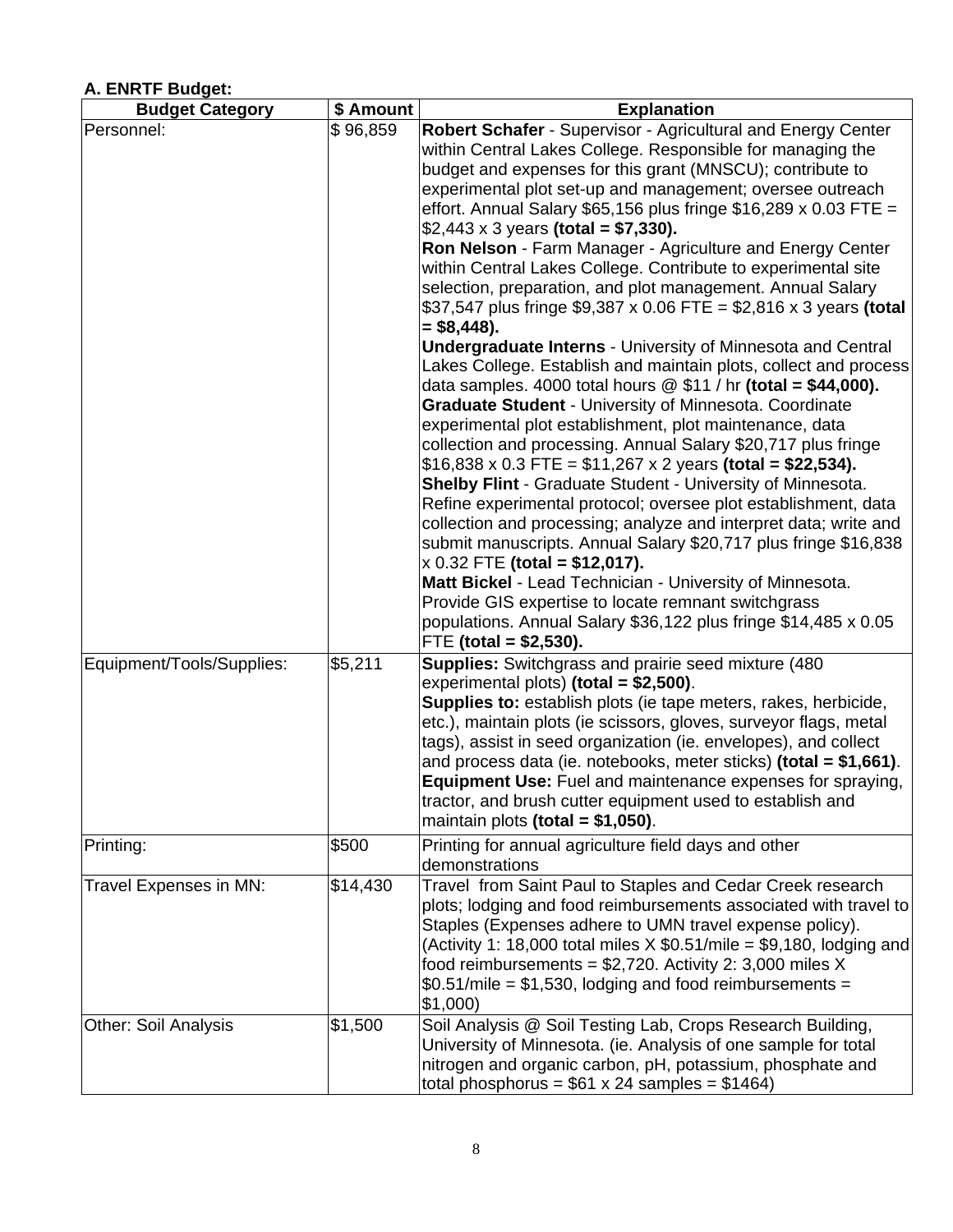| <b>Other: Publication Costs</b> | \$1,500 | Peer-reviewed Journal Publication Cost (ie. Ecological Society<br>of America charges \$75/printed page $X$ 6-8 pages per article =<br>$ $600/$ publication) |
|---------------------------------|---------|-------------------------------------------------------------------------------------------------------------------------------------------------------------|
| TOTAL ENRTF BUDGET: \$120,000   |         |                                                                                                                                                             |

**Explanation of Use of Classified Staff:** Robert Schafer and Ron Nelson are classified staff. However, they are not provided with an annual, regular salary from the state. Their salary is generated from onfarm and activities such commodity production and grants (soft money).

### **Explanation of Capital Expenditures Greater Than \$3,500:** N/A

## **Number of Full-time Equivalent (FTE) funded with this ENRTF appropriation:** 2.98 FTE

### **B. Other Funds:**

| <b>Source of Funds</b>      | \$ Amount<br><b>Proposed</b> | \$ Amount<br><b>Spent</b> | Use of Other Funds |
|-----------------------------|------------------------------|---------------------------|--------------------|
| Non-state                   |                              |                           |                    |
|                             | \$0                          | \$0                       |                    |
| <b>State</b>                |                              |                           |                    |
|                             | \$0                          | \$0                       |                    |
| <b>TOTAL OTHER FUNDS:  </b> | \$0                          | \$0                       |                    |

## **VII. PROJECT STRATEGY:**

### **A. Project Partners:**

## **Partners Receiving Funds from the ENRTF appropriation:**

**Robert Schafer** (Supervisor – Agriculture and Energy Center, Central Lakes College) **\$7,330 Shelby Flint** (Graduate Student – University of Minnesota) **\$12,017** \$12,017

Robert Schafer will serve as co-project manager. He will manage the budget and expenses for this grant (MNSCU), contribute to experimental plot establishment and weed management, and he is responsible for outreach and dissemination of information to the agricultural community. Shelby Flint will refine and adapt the experimental protocols, oversee plot and treatment establishment, data collection and analysis as well as prepare research results for publication in peer-reviewed journals. Shelby will provide two years (@ 0.15 FTE) in-kind service and she will be partially supported with funds from the ENRTF appropriation for one year (0.32 FTE).

### **Partners Providing In-Kind Services:**

| <b>Shelby Flint</b> (Graduate Student – University of Minnesota) | 0.15 FTE $x$ 2 years |
|------------------------------------------------------------------|----------------------|
| <b>Jim Eckberg</b> (Graduate Student – University of Minnesota)  | 0.15 FTE $x$ 3 years |

Jim Eckberg will serve as co-project manager and he will partner with Shelby Flint to lead this study. They will refine and adapt the experimental protocols, oversee plot and treatment establishment, data collection and analysis as well as prepare research results for publication in peer-reviewed journals. Shelby Flint and Jim Eckberg will provide in-kind services for two and three years, respectively.

### **University of Minnesota Partners Providing Advisory Services:**

**Neil Anderson** (Associate Professor, Horticultural Science) **Gregg Johnson** (Associate Professor, Agronomy and Plant Genetics)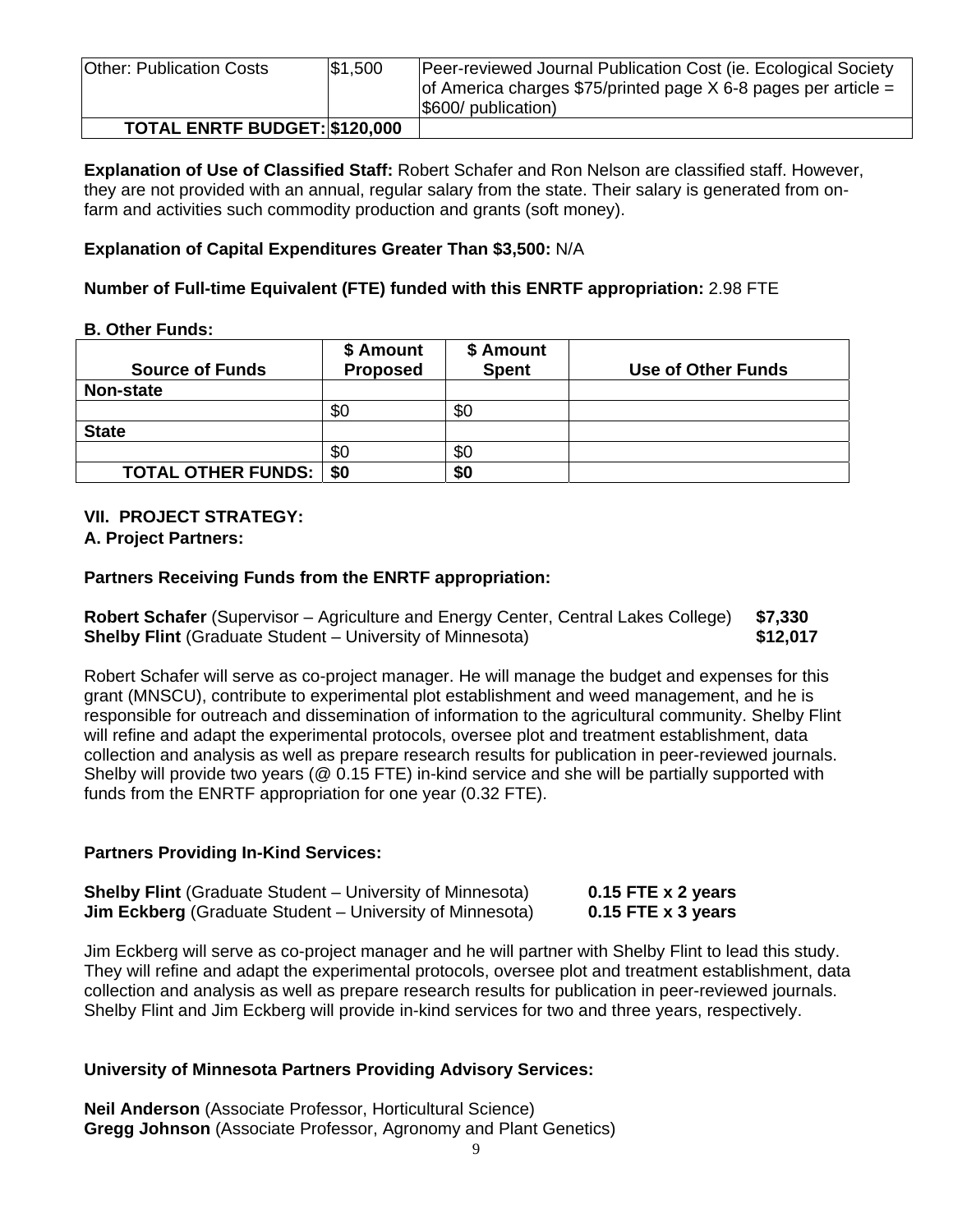**Nicholas Jordan** (Professor, Agronomy and Plant Genetics) **Ruth Shaw** (Professor, Ecology, Evolution and Behavior) **Craig Sheaffer** (Professor, Agronomy and Plant Genetics) **Donald Wyse** (Professor, Agronomy and Plant Genetics)

Our team of agronomists and ecologists from the University of Minnesota will provide guidance and input on the refinement of research protocols, data analysis, and research manuscripts resulting from this grant. Our group has expertise in agronomy and biofuel production, plant breeding, and ecology and we are unified by the central goal of developing productive biofuel systems that do not threaten the state's native biodiversity.

## **B. Project Impact and Long-term Strategy:**

High-yielding grasses provide new opportunities for sustainable biofuel production on marginal lands. However, there is increasing concern that these fast-establishing grasses may invade and impact natural areas. This research will provide one of the first invasion risk assessments of biofuel crops in Minnesota; such information is central for breeders, conservationists, and agronomists working to expand biofuel production without causing large-scale plant invasions in natural areas. Thus we have assembled a team a faculty members with expertise spanning agronomy, plant breeding and ecology.

At the core of this project is the Energy and Agricultural Center of Central Lake College in Staples, Minnesota. The Center is working to develop a community-based and sustainable biofuel industry for the Central Sand Plains. In 2009, the Center secured a Next Gen grant to evaluate the production of perennial grasses, including Miscanthus x giganteus and switchgrass. The current LCCMR is a direct extension of the Next Gen grant and will allow us to evaluate invasive potential of switchgrass at the Center. We are currently pursuing federal funds to expand and extend the LCCMR-funded research. In particular we intend to quantify dispersal distance and the dispersal kernel of switchgrass seeds. Contingent on federal funding we will construct spread-impact models for switchgrass as well as continue monitoring our plots to track long-term changes in prairie diversity and productivity.

### **C. Spending History:**

| <b>Funding Source</b> | M.L. 2005  | M.L. 2007      | M.L. 2008 | M.L. 2009 | M.L. 2010 |
|-----------------------|------------|----------------|-----------|-----------|-----------|
|                       | or         | or             | ΟI        | or        | or        |
|                       | FY 2006-07 | <b>FY 2008</b> | FY 2009   | FY 2010   | FY 2011   |
|                       | \$0        | \$0            | \$0       | \$0       | \$0       |

#### **VIII. ACQUISITION/RESTORATION LIST:** N/A

#### **IX. MAP(S):** N/A

**X. RESEARCH ADDENDUM:** See Research Addendum (Revised May 2011)

#### **XI. REPORTING REQUIREMENTS:**

**Periodic work plan status update reports will be submitted not later than December 15, 2011, July 15, 2012, December 15, 2012, July 15, 2013, December 15, 2013, and June 15, 2014. A final report and associated products will be submitted between June 30 and August 1, 2014 as requested by the LCCMR.**